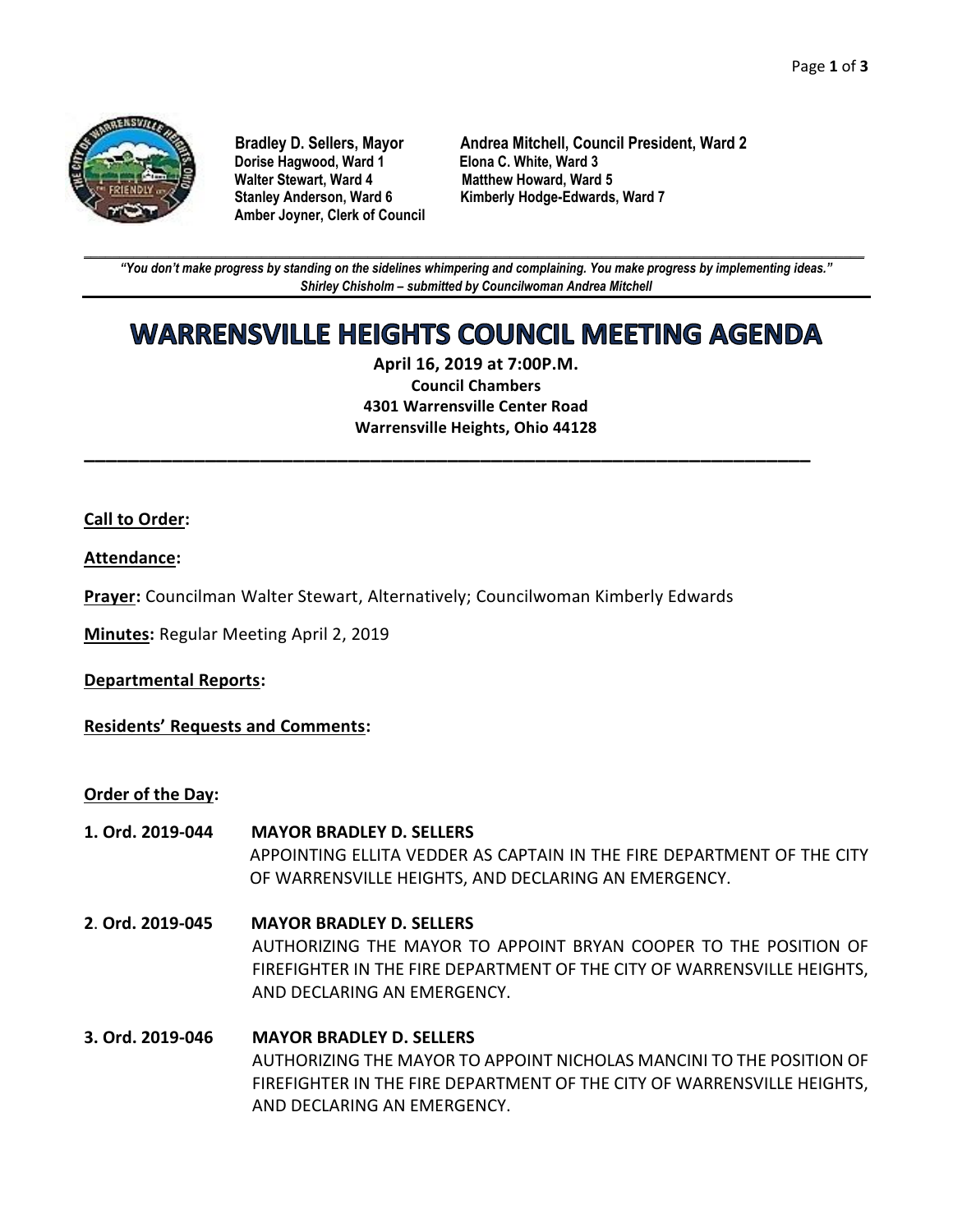**4. Ord. 2019-047 MAYOR BRADLEY D. SELLERS** ACCEPTING A CERTAIN BID FROM BONNER MANAGEMENT GROUP FOR THE 2019 HIGH GRASS AND RELATED NUISANCE ABATEMENT SERVICES AND AUTHORIZING THE MAYOR TO ENTER INTO A CONTRACT, AND DECLARING AN EMERGENCY.

### **5. Ord. 2019-048 MAYOR BRADLEY D. SELLERS** ACCEPTING A CERTAIN BID FROM NORTHCOAST LAWNSCAPES FOR THE 2019 HIGH GRASS AND RELATED NUISANCE ABATEMENT SERVICES AND AUTHORIZING THE MAYOR TO ENTER INTO A CONTRACT, AND DECLARING AN EMERGENCY.

### **6. Ord. 2019-049 COUNCILMAN MATTHEW HOWARD (AS PLANNING COMMISSION CHAIR)** ACCEPTING THE RECOMMENDATION OF THE PLANNING COMMISSION TO APPROVE THE APPLICATION OF ALDO DURE OF BE NEXT AWNINGS & GRAPHICS, INC., REPRESENTING GOLDBERG COMPANIES INC. OF EMERY GREEN TIC I, LLC AND EMERY GREEN TIC II, LLC, FOR THE INSTALLATION OF SIGNAGE FOR GO MART LOCATED AT 23031 EMERY ROAD, WARRENSVILLE HEIGHTS, OHIO 44128, PPN 763-01-026.

**7. Ord. 2019-050 COUNCILMAN MATTHEW HOWARD (AS PLANNING COMMISSION CHAIR)** ACCEPTING THE RECOMMENDATION OF THE PLANNING COMMISSION TO APPROVE THE APPLICATION OF TIMOTHY O'TOOLE OF FASTSIGNS OF LYNDHURST, REPRESENTING CIPRIANI PROPERTY COMPANY, LTD., FOR THE INSTALLATION OF SIGNAGE FOR ACUPUNCTURE AND INTEGRATIVE SOLUTIONS INCORPORATED LOCATED AT 25901 EMERY ROAD, WARRENSVILLE HEIGHTS, OHIO, 44128, PPN 763-07-011.

### **8. Ord. 2019-051 MAYOR BRADLEY D. SELLERS** AUTHORIZING THE MAYOR TO ENTER INTO A MEMORANDUM OF UNDERSTANDING WITH THE COUNTY OF CUYAHOGA FOR USE OF THE COUNTY'S MASS NOTIFICATION SYSTEM REFERRED TO AS READY NOTIFY – CODE RED, AND DECLARING AN EMERGENCY.

## **9. Ord. 2019-052 MAYOR BRADLEY D. SELLERS** AUTHORIZING THE MAYOR TO ENTER INTO A MEMORANDUM OF UNDERSTANDING WITH THE TINKER'S CREEK WATERSHED PARTNERS, INC (TCWP) WITH THE AGREEMENT BEING FROM JANUARY 1, 2019 TO DECEMBER 31, 2019, AND DECLARING AN EMERGENCY.